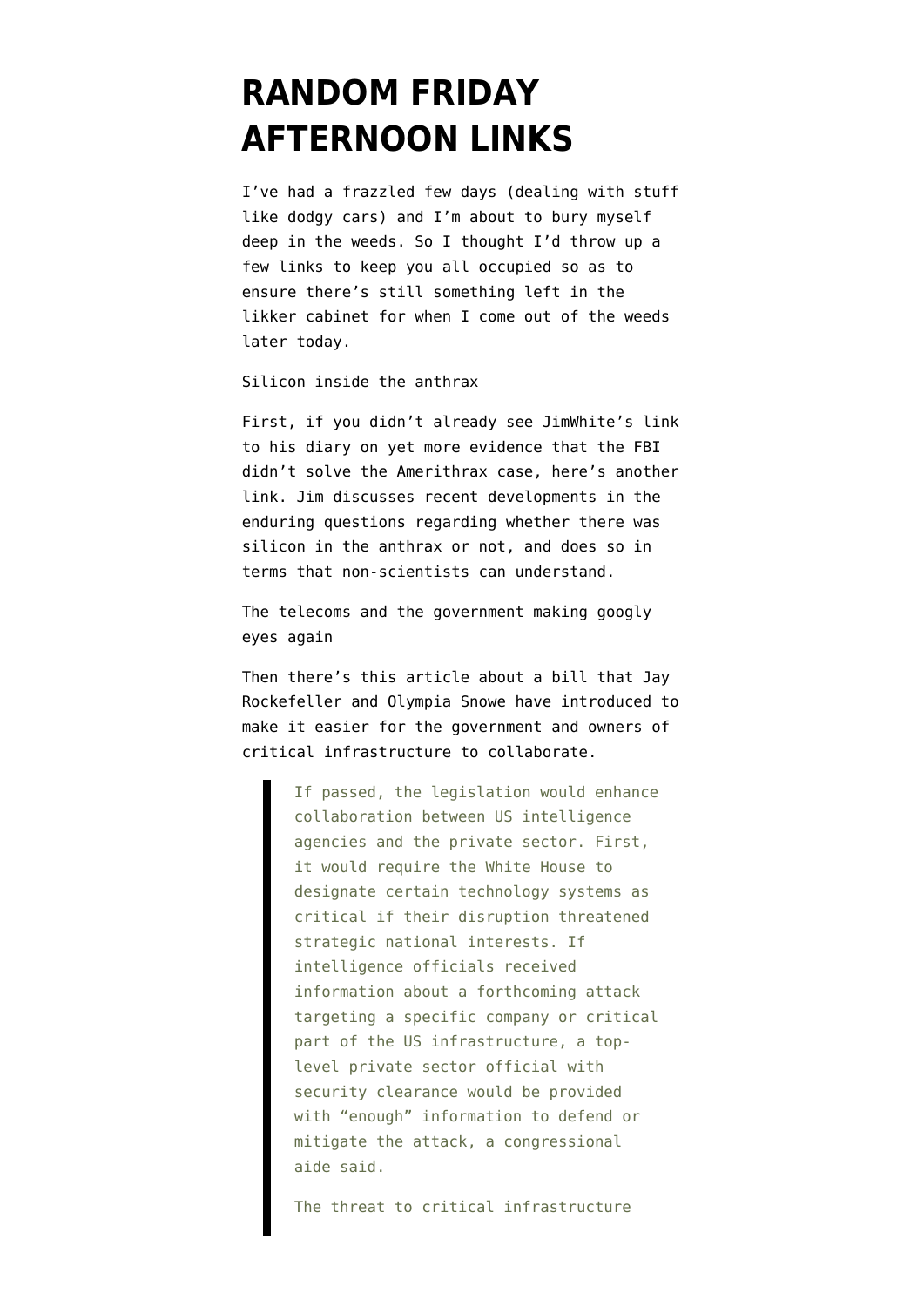has become a flashpoint in the broadening debate about overall cybersecurity issues. More than 85 per cent of infrastructure that is deemed to be critical is owned or operated by the private sector.

I'm mildly sympathetic to the need to make sure the private sector cooperates in cybersecurity efforts. But I would feel a lot better about the issue if the same "critical infrastructure" companies–the telecoms–hadn't collaborated with the Bush Administration to illegally spy on Americans. And heck, as cooperation with the Feds becomes a bigger and bigger cash cow for these companies, shouldn't we just take them over and get better service for a reasonable price?

## GAO begs to disagree

Then there are two posts on Obama's threat to veto the intelligence authorization bill if it allows GAO to conduct investigations of the intelligence community. POGO has a [good summary](http://pogoblog.typepad.com/pogo/2010/03/white-house-threatens-veto-over-gao-role-in-intel-oversight.html) pointing out that this really shouldn't be that big of a deal. And Steven Aftergood has [a post](http://www.fas.org/blog/secrecy/2010/03/gao_intel_oversight.html) with a [link to](http://www.fas.org/irp/news/2010/03/gao031810.pdf) and discussion of the letter the head of GAO, Gene Dodaro, sent to Intelligence Committee leadership informing him that claims made in the veto threat are inaccurate.

> OMB warned that the President's senior advisors would recommend that the President veto the bill if it included any of several provisions, including the sections concerning GAO. I write to clarify what I view as several misstatements of law and fact within OMB's letter as it relates to GAO.

> OMB's letter posits that the passage of the GAO provisions would result in sweeping changes to the current statutory framework and provide GAO with authority it currently lacks to conduct reviews of intelligence activities. GAO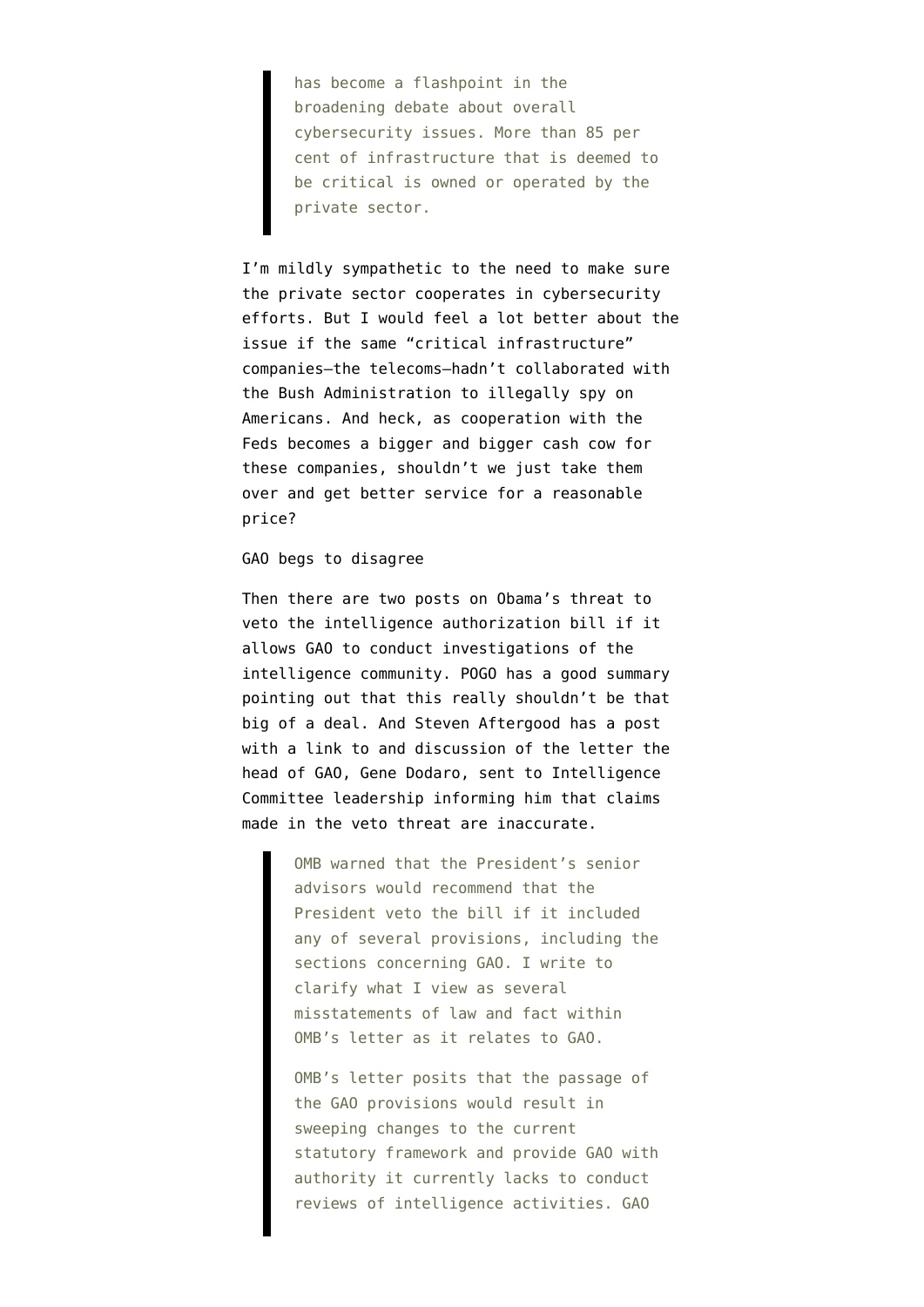strongly disagrees. GAO has wellestablished statutory authority to evaluate agency programs and investigate matters related to the receipt, disbursement, and use of public money under 31 U.S.C. §§ 712 and 717 and to access agency records under 31 U.S.C. § 716. These statutes and others provide GAO with the required authority to perform audits and evaluations of IC activities. Within GAO's authority, specific safeguards exist to reflect the particularly sensitive nature of certain intelligence activities and programs.l The proposed legislative provisions in essence reaffirm GAO's existing authority in order to address the lack of cooperation GAO has received from certain elements of the IC in carrying out work at the specific request of the intelligence committees, and other committees of jurisdiction as defined by the rules of the Senate and House.

GAO acknowledges and does not seek to displace the special relationship between the congressional intelligence committees and the IC. However, GAO does not agree with the Administration's view, originating in a 1988 opinion of the Department of Justice's Office of Legal Counsel, that the creation of the congressional intelligence oversight structure (codified at 50 U.S.C. § 413) implicitly exempted reviews of intelligence activities from the scope of GAO's existing audit authority.2 Neither the language of section 413 nor its legislative history provides support for this position. Moreover, the executive branch has expansively applied the 1988 opinion as precluding GAO reviews of matters that extend well beyond traditional intelligence activities. This has resulted in GAO frequently being unable to obtain the access or cooperation necessary to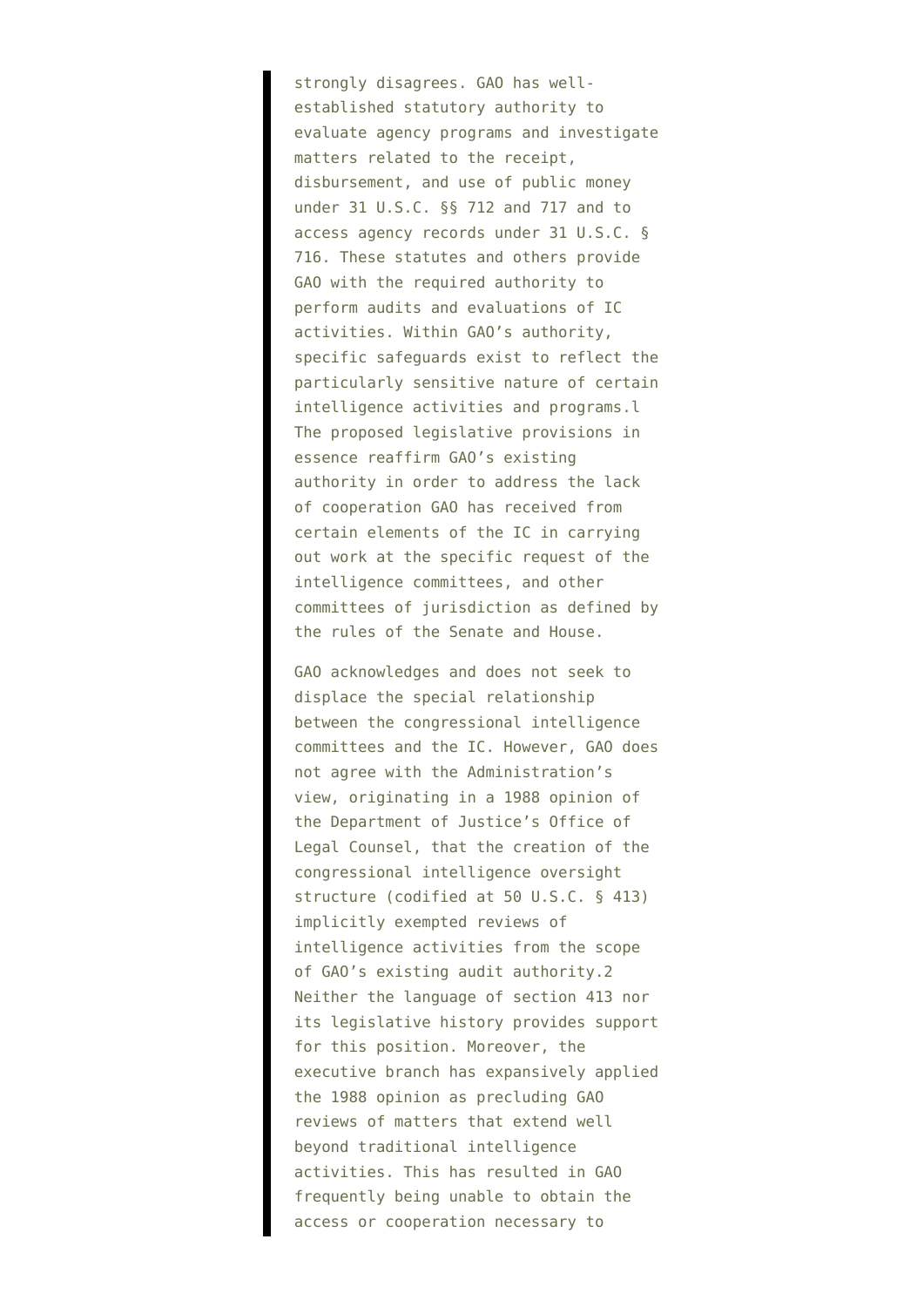## provide useful information to the Congress on matters involving the IC.

GAO is basically saying the Obama Administration is taking an expansive read of an old OLC opinion that–GAO claims–ignores the relevant law to try to prevent competent oversight of the intelligence community.

Not much to say about the War now…

Finally, there's this, from Mark Hosenball. Not surprisingly, the UK's Iraq War Inquiry wants to ask Bush Administration leaders why they brought us into an optional war in Iraq. Also not surprisingly, those Bushies have no intention of cooperating.

> British government sources tell Declassified that investigators for Britain's official Iraq War inquiry panel—which has been conducting a lengthy probe into the origins and conduct of the war—want to make a factfinding trip to the United States. One sensitive item on the agenda: trying to get interviews with former Bush administration officials.

But the sources, who asked for anonymity when discussing private information, said there are already indications that Bush administration "principals"—senior policymaking officials including George W. Bush and Dick Cheney—have indicated that they have no intention of talking to the British investigators.

## [snip]

Bush and Cheney are not the only ones who are expected to turn down the Brits' invitation. The U.K. source acknowledged that other top-tier Bush administration officials—including Condoleezza Rice and Donald Rumsfeld—are unlikely to speak with the U.K. inquiry, which has no power to compel their cooperation. *The*